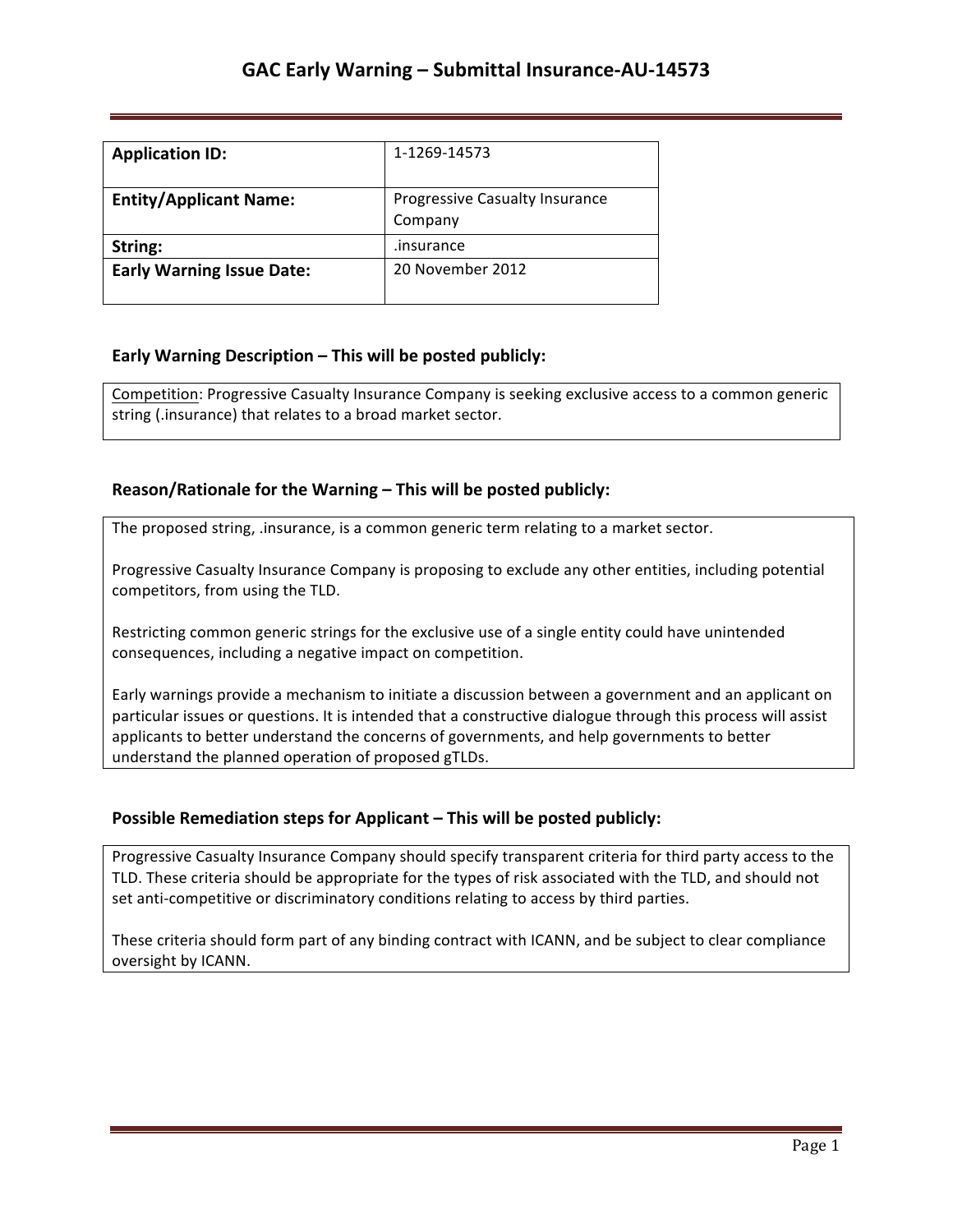## **Further Notes from GAC Member(s) (Optional) – This will be posted publicly:**

This Early Warning is from the Department of Broadband, Communications and the Digital Economy (DBCDE), on behalf of the Australian Government. In the first instance, communications and responses to this early warning should be emailed to gacearlywarning@gac.icann.org, with the text "Australian EW" and the application ID in the subject field.

# **INFORMATION FOR APPLICANTS**

# **About GAC Early Warning**

The GAC Early Warning is a notice only. It is not a formal objection, nor does it directly lead to a process that can result in rejection of the application. However, a GAC Early Warning should be taken seriously as it raises the likelihood that the application could be the subject of GAC Advice on New gTLDs or of a formal objection at a later stage in the process. Refer to section 1.1.2.4 of the Applicant Guidebook (http://newgtlds.icann.org/en/applicants/agb) for more information on GAC Early Warning.

# **Instructions if you receive the Early Warning**

**ICANN** strongly encourages you work with relevant parties as soon as possible to address the concerns voiced in the GAC Early Warning.

## **Asking questions about your GAC Early Warning**

If you have questions or need clarification about your GAC Early Warning, please contact gacearlywarning@gac.icann.org. As highlighted above, ICANN strongly encourages you to contact gacearlywarning@gac.icann.org as soon as practicable regarding the issues identified in the Early Warning. 

#### **Continuing with your application**

If you choose to continue with the application, then the "Applicant's Response" section below should be completed. In this section, you should notify the GAC of intended actions, including the expected completion date. This completed form should then be sent to gacearlywarning@gac.icann.org. If your remediation steps involve submitting requests for changes to your application, see the change request process at http://newgtlds.icann.org/en/applicants/customer-service/change-requests.

In the absence of a response, ICANN will continue to process the application as submitted.

#### **Withdrawing your application**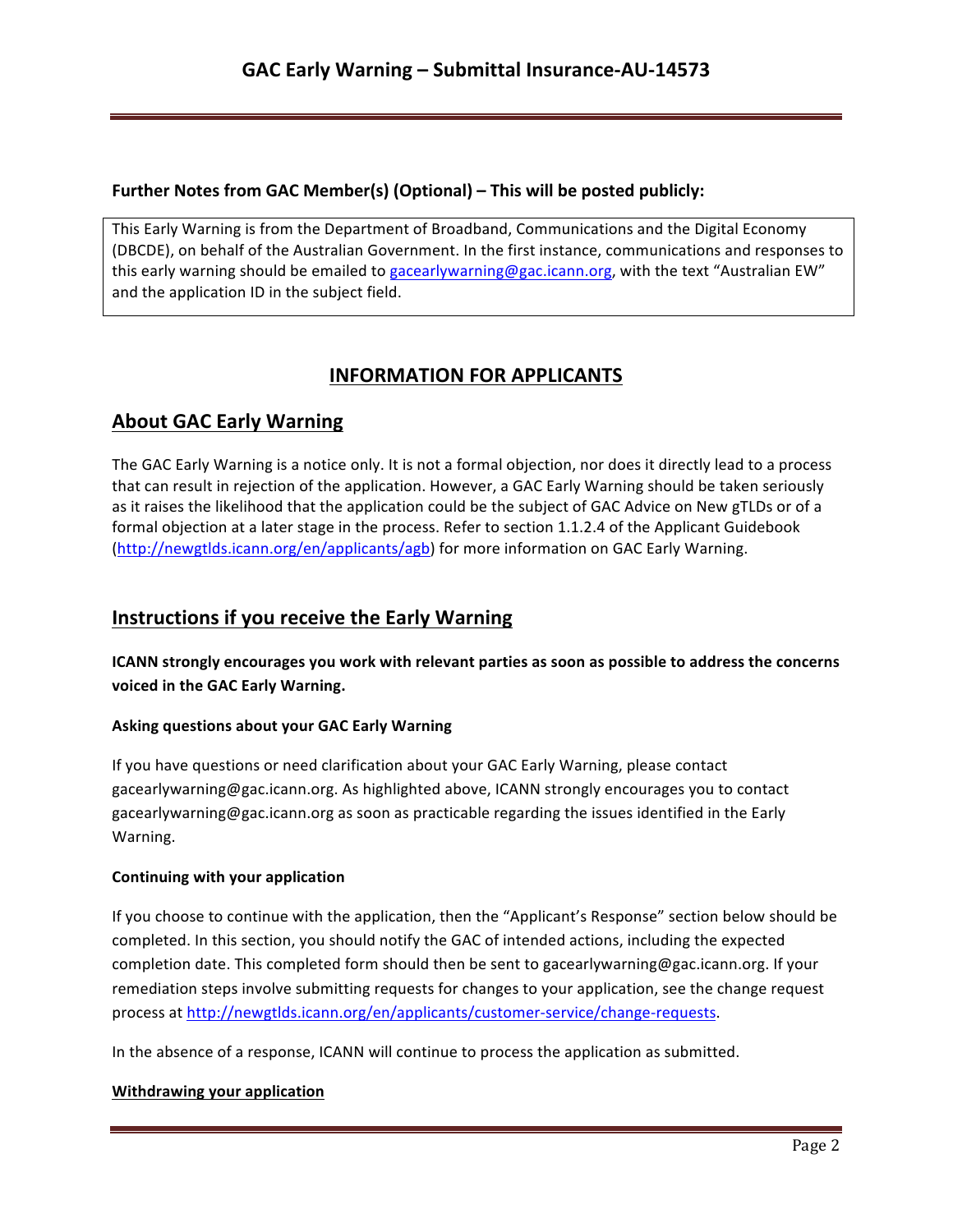# GAC Early Warning - Submittal Insurance-AU-14573

If you choose to withdraw your application within the 21-day window to be eligible for a refund of 80% of the evaluation fee (USD 148,000), please follow the withdrawal process published at http://newgtlds.icann.org/en/applicants/customer-service/withdrawal-refund. Note that an application can still be withdrawn after the 21-day time period; however, the available refund amount is reduced. See section 1.5 of the Applicant Guidebook.

For questions please contact: **gacearlywarning@gac.icann.org** 

### **Applicant Response:**